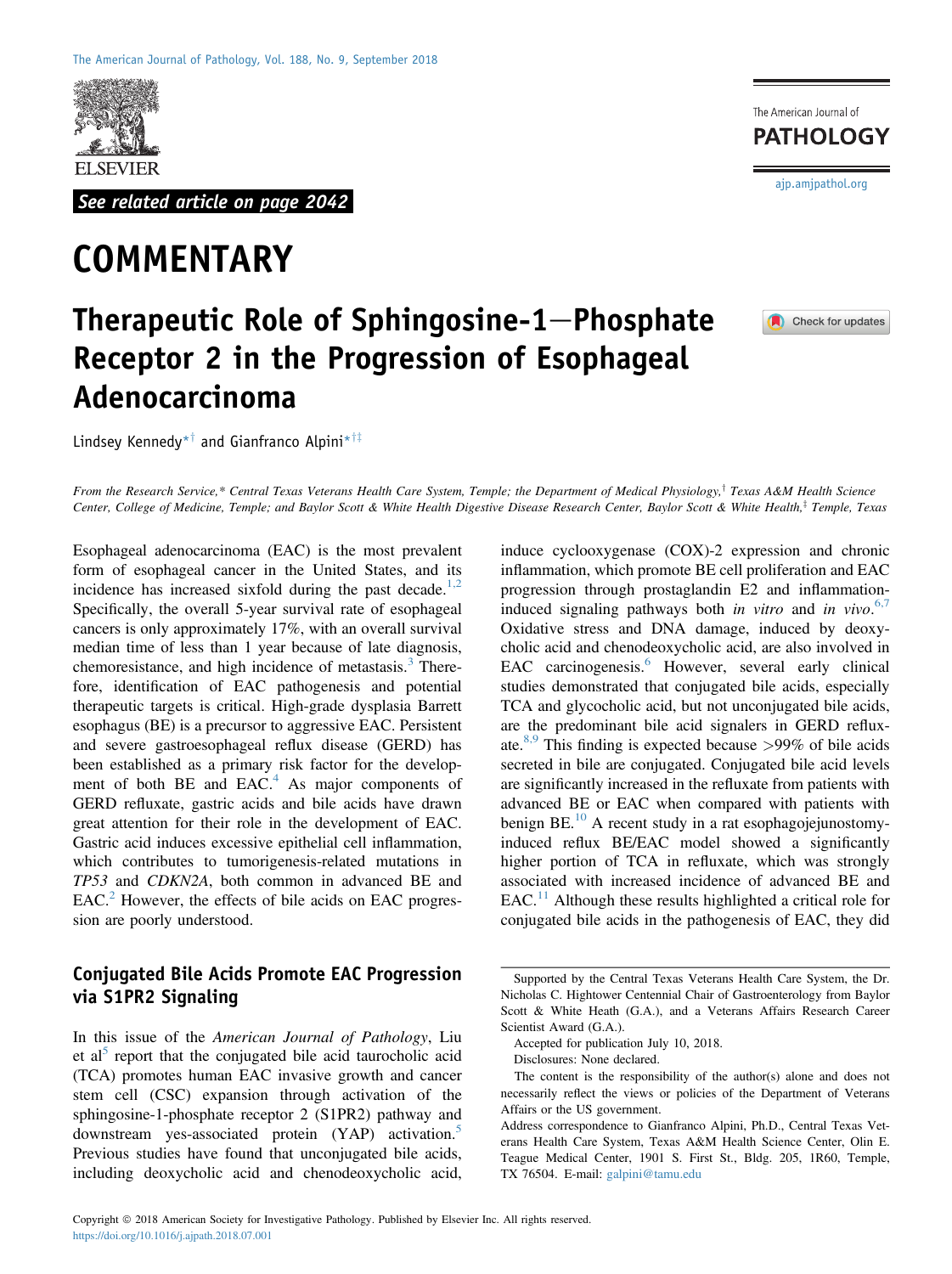not illustrate the downstream signaling pathways that modulate BE and EAC progression. The study by Liu et  $al<sup>5</sup>$  $al<sup>5</sup>$  $al<sup>5</sup>$ provides novel insights in the cancer-promoting role of conjugated bile acids in EAC progression and identifies the role of S1PR2-mediated YAP activation in EAC.

Two human EAC cell lines, OE-19 and OE-33, were used for this study. OE-33, which expresses higher levels of S1PR2 compared with OE-19 cells, has higher motility and invasiveness and is much more sensitive to conjugated bile acid stimulation. Although TCA, glycocholic acid, and S1P promote proliferation of OE-19 and OE-33 cells, TCA and S1P promote the migration, invasion, and growth of OE-33 cells but not OE-19 cells. Interestingly, overexpression of S1PR2 sensitized OE-19 cells to TCA and S1P stimulation, whereas pharmacologic inhibition or genetic knockdown of S1PR2 ameliorated TCA-induced damage. Overexpression of S1PR2 in OE-19 cells increased the invasive capacity of these cells; however, knockdown of S1PR2 in OE-33 cells suppressed invasiveness. These results indicate that S1PR2 is a critical regulator of EAC cell growth independent of conjugated bile acid stimulation, possibly via S1P secretion.

## S1PR2 Activation Promotes EAC Invasion and CSC Growth

S1P is a well-established signaling molecule that modulates numerous biological processes, including carcinogenesis and cancer development.<sup>[12](#page-3-9)</sup> The role of S1PR1 and S1PR3 signaling on cancer proliferation, survival, and metastasis has been extensively studied and characterized; however, the role of S1PR2 is controversial. Several studies found that S1PR2 signaling suppresses cancer by inhibition of migration, angiogenesis, and immune cell infiltration.<sup>[13](#page-3-10)</sup> However, recent reports suggest that S1PR2 activation promotes proliferation, migration, and metastasis through modulation of tumor suppressor genes and formation of filopodia and lamellipodia in cancer cells.<sup>[13](#page-3-10)</sup> Previously, Liu et al<sup>[12](#page-3-9)</sup> and Nagahashi et al<sup>[14](#page-3-11)</sup> demonstrated that conjugated bile acid activation of S1PR2 promotes invasive growth of cholangiocarcinoma via ERK1/2 activation, COX-2 induction, and inflammation. In addition, S1P promotes transforming growth factor- $\beta$  signaling and migration and invasion in EAC cells; however, pharmacologic inhibition of S1PR2 by JTE-013 treatment reduces these effects.<sup>[15](#page-3-12)</sup> These observations suggest a potential tumor-promoting role of S1PR2 in EAC, laying the background for the discussed work. Within S1P signaling, sphingosine kinase 1 (SphK1) and SphK2 synthesize S1P from sphingosine. Both SphK1 and SphK2 promote tumorigenesis, especially in gastrointestinal tract cancers.<sup>[16](#page-3-13)</sup> SphK1 expression correlates with chemoresistance and poorer prognosis of gastro-esophageal cancer.<sup>[17](#page-3-14)</sup> Recent work found that SphK1 is significantly up-regulated in highly invasive esophageal cancer cells and is significantly correlated with invasive

capacity[.18](#page-3-15) More studies that focus on the role of SphK1 and SphK2 on EAC progression are required.

The current study found that OE-33 cells (high S1PR2 expression) are poorly differentiated and exhibit mesenchymal cell-like morphologic features, decreased E-cadherin (epithelial marker) expression, and increased motility and invasiveness when compared with  $OE-19$  cells. $5$ Furthermore, TCA and S1P enhanced transforming growth factor- $\beta$ -induced epithelial-to-mesenchymal transition and promoted CSC expansion in OE-33 cells. These changes were minimal in OE-19 cells (low S1PR2 expression). In addition, OE-33-derived CSC mainly expressed CD44, a mesenchymal marker, whereas OE-19 cells had high expression of LGR5, an intestinal stem cell marker. These findings suggest that TCA and S1P significantly enhance the expansion of OE-19 and OE-33 cells. This work provides convincing evidence of the role of S1PR2 signaling in the development and maintenance of CSCs. This finding is significant because the CSC population contributes to the high incidence of metastasis, chemoresistance, and recurrence of EAC.

## S1PR2 Promotes EAC Progression via YAP and b-Catenin Activation

Liu et  $al<sup>5</sup>$  $al<sup>5</sup>$  $al<sup>5</sup>$  found that the YAP pathway is significantly activated by TCA and S1P through a S1PR2-dependent signaling mechanism. Hippo-YAP signaling is critical for organ size control during development and is a vital regulator of tumorigenesis. As recently published, YAP is a major regulator of the EAC CSC population, and disruption of YAP signaling in EAC cells leads to loss of CSC prop-erties through inhibition of SOX-9 expression.<sup>[19](#page-3-16)</sup> The pathways upstream of YAP are missing in the current study, but previous work suggests that S1PR2 triggers YAP activation independent of its upstream kinases. $20$  The current study found that administration of TCA was able to induce b-catenin activation in OE-33 cells, which is consistent with a previously published study.<sup>[21](#page-3-18)</sup> However, this study did not evaluate the mechanism by which YAP and  $\beta$ -catenin activation induces EAC invasion; this should be a future area of research. Further studies are necessary to bridge the gap between activated YAP signaling and CD44 expression, with subsequent CSC expansion, in EAC cells.

Gastric acid signaling exacerbates unconjugated bile acid-induced inflammation and EAC growth via acidifica-tion of bile acids.<sup>[22](#page-3-19)</sup> However, the effect of low pH on conjugated bile acid-induced EAC invasion was not evaluated in the current study and should be analyzed in the future. The role of COX-2 activation by gastric acids, inflammatory cytokines, and bile acids during EAC development has been characterized, $^{23}$  $^{23}$  $^{23}$  and previous work by Liu et al<sup>[24](#page-3-21)</sup> found that conjugated bile acids induce COX-2 expression through S1PR2-mediated signaling in human cholangiocarcinoma cells. The effect of conjugated bile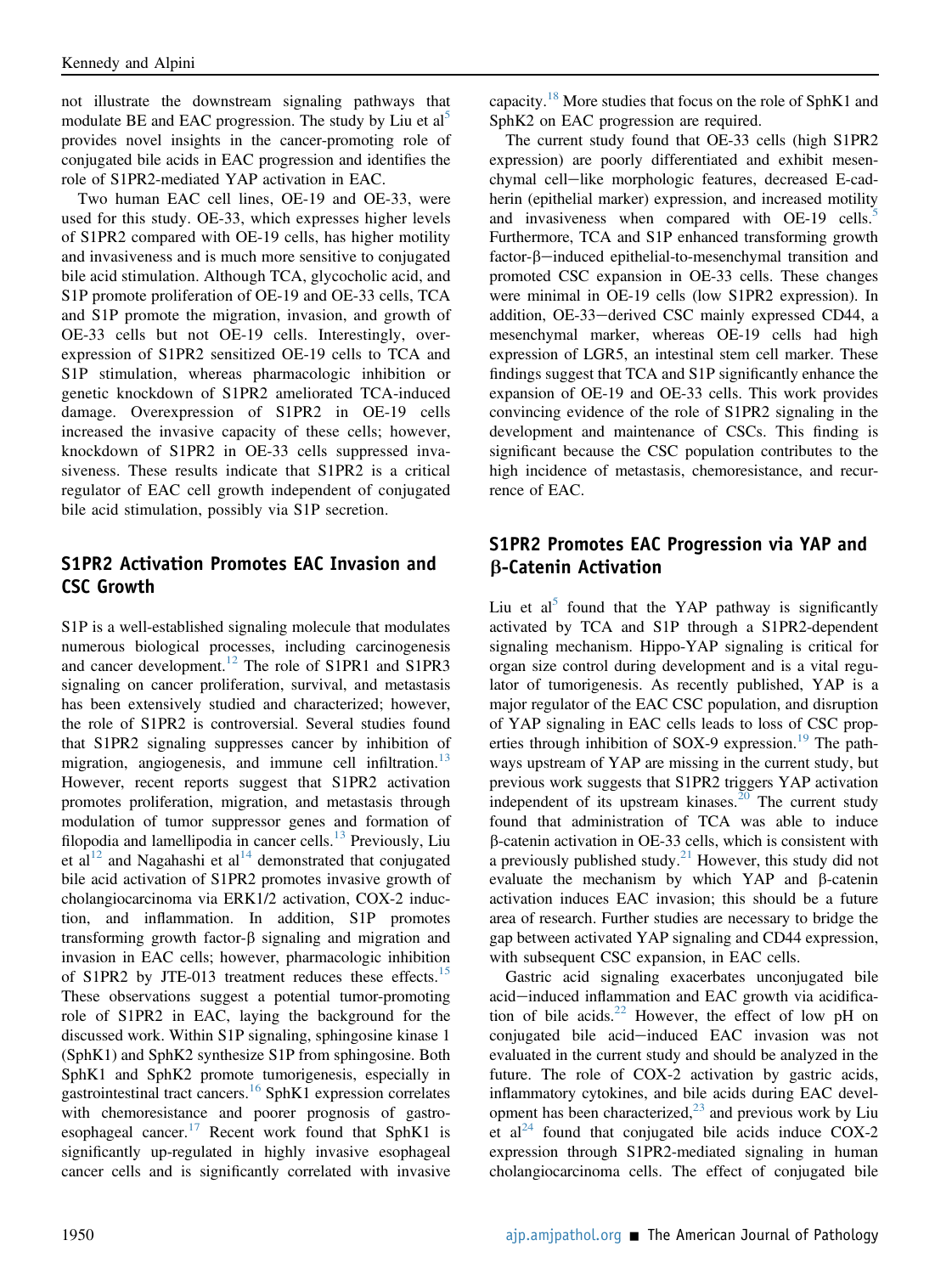<span id="page-2-0"></span>

Figure 1 Cell signaling cascade activated by sphingosine1-phosphate receptor 2 (S1PR2) in esophageal adenocarcinoma (EAC). Conjugated bile acids (Bas) activate S1PR2, which then activates the epidermal growth factor receptor (EGFR) via phosphoinositide-specific phospholipase C (PLC)-b and Src, followed by ERK1/2 and AKT phosphorylation. Activation of ERK1/2 and AKT signaling induces cyclooxygenase (COX)-2 expression via NF-kB. S1PR2 activation promotes the nuclear translocation of yes-associated protein (YAP). In addition, down-regulation of E-cadherin results in disassociation and nuclear translocation of  $\beta$ -catenin. The nuclear  $\beta$ -catenin/YAP complex promotes the expression of key genes involved in inflammation, cancer cell proliferation, migration, and cancer stem cell (CSC) expansion. JTE-013 is a chemical antagonist of S1PR2 and may be useful for the treatment of EAC. EMT, epithelial-to-mesenchymal transition; MMP, matrix metalloproteinase; P, phosphorylation; PI3K, phosphatidylinositol 3-kinase; ROCK, Rho-associated protein kinase; Ub, ubiquitination.

acids on COX-2 expression in EAC cells should be investigated in future studies. Understanding the effect of conjugated bile acid signaling on COX-2 expression will help us better understand the signaling mechanisms that regulate inflammation in EAC.

#### Conclusions and Future Directions

Although the study by Liu et al<sup>[5](#page-3-4)</sup> provides mechanistic insights, it is limited by the lack of *in vivo* data. Future studies on the role of conjugated bile acids and S1PR2 signaling in animal models is necessary. Human cancer cell xenograft models in null mice are not sufficient for studying S1PR2 in the progression of EAC because they do not recapitulate the inflammatory response noted in EAC progression. Currently, the only model that spontaneously develops EAC and recapitulates GERD is a rat esophagojejunostomyinduced reflux BE/EAC model. $^{11}$  $^{11}$  $^{11}$  However, gene manipulation in rats is challenging. In addition, a model of advanced BE/EAC that uses human IL-1 $\beta$  transgenic mice in combination with bile acid supplementation in drinking water has been developed and may be useful for future research.<sup>[6](#page-3-5)</sup> Identifying which animal model will be the best resource for future projects will be a challenge. Another major hurdle is finding an appropriate S1PR2 antagonist because currently there is not a specific S1PR2 antagonist with reasonable bioavailability. For this reason, downstream targeting of S1PR2 signaling, including YAP activation, may be another option. Overall, this study by Liu et al<sup>5</sup> provides novel insights into the pathogenesis and development of EAC and identifies the role of conjugated bile acids in EAC invasive growth and CSC expansion. As summa-rized in [Figure 1](#page-2-0), conjugated bile acid-induced activation of S1PR2 induces nuclear translocation of YAP and subsequent activation of the epidermal growth factor receptor/ ERK1/2 and phosphatidylinositol 3-kinase/AKT signaling pathways. Previous work from this group has found that activation of ERK1/2 and AKT induces COX-2 expression via NF- $\kappa$ B.<sup>[25](#page-3-22)</sup> In addition, down-regulation of E-cadherin results in the nuclear translocation of  $\beta$ -catenin, and the nuclear YAP/b-catenin complex promotes inflammation, cancer cell proliferation, and migration. In conclusion, targeting S1PR2-mediated YAP activation may present a novel therapeutic strategy for the treatment of EAC.

#### Supplemental Data

Supplemental material for this article can be found at <https://doi.org/10.1016/j.ajpath.2018.07.001>.